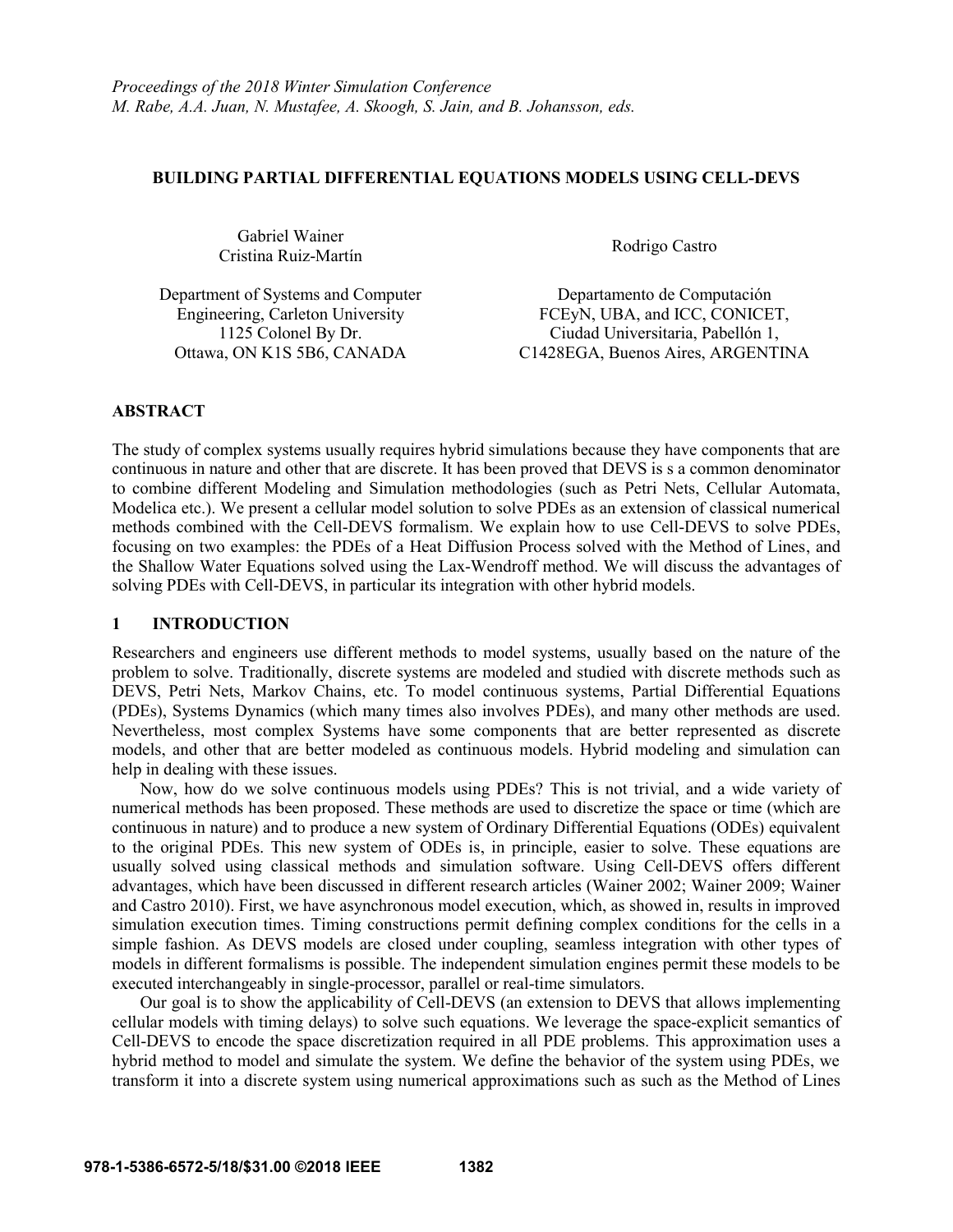(MOL) or Lax-Wendroff, and we simulate it using a discrete event specification (in our case, the Cell-DEVS formalism) and a discrete event simulator (in our case, the CD++ simulator, Wainer (2002)).

To exemplify how Cell-DEVS and CD++ can be used to simulate systems modeled using PDEs we show two case studies. First, we model and simulate a Heat Diffusion Process using MOL. Then, we model and simulate the Shallow Water equations using Lax-Wendroff.

The structure of the paper is as follows. In section 2, we present the background related to our research. We summarize DEVS, Cell-DEVS, MOL, and Lax-Wendroff. In section 3, we present the first case study: simulating a Heat Diffusion Process using MOL and Cell-DEVS. In section 4, we present the second case study: simulating the Shallow Water equations using Lax-Wendroff and Cell-DEVS. Finally, in section 5, we summarize the conclusions of this work.

### **2 BACKGROUND**

Modeling Complex System using hybrid simulation allows combining components that are discrete in nature and others that are continuous. However, it is not trivial how to integrate these models. In (Mustafee et al. 2015), the authors distinguished between hybrid simulation and hybrid M&S studies based on the techniques applied and the stage of the modeling and simulation process where these different techniques were applied. According to Powell and Mustafee (2014), *hybrid simulation* refers to the use of multiple M&S techniques in the model implementation stage and *hybrid M&S study* refers to the application of methods and techniques from different disciplines (other than M&S) such as operations research, systems engineering and computer science to one or more stages of a simulation study. In a more recent study (Mustafee et al. 2017), the authors discuss that there is not a convergence on definitions, although they highlight that most of the studies refer to the use of at least two commonly used simulation techniques: Discrete-Event Simulation, Dynamic Systems, and Agent-Based Simulation. Here, when we refer to hybrid simulation, we refer to the last definition. We combine Partial Differential Equations (usually used in Dynamic Systems) with Discrete-Event Simulation.

Many works have demonstrated that DEVS is an appropriate formalism to be used as a common denominator when using different modeling and simulation methodologies formalism, and Zeigler, Praehofer, and Kim (2000) demonstrated that DEVS is a common denominator for Discrete-Event systems Specifications. Wainer and Giambiasi (1996) introduced a transformation graph from Cellular Models to DEVS. Jacques and Wainer (2002) showed how to model Petri Nets using DEVS. Urquia et al. (2012) developed libraries to integrate the object-oriented modeling language Modelica and DEVS Graphs (a specific notation to define DEVS models) and in (D'Abreu and Wainer 2005; D'Abreu and Wainer 2006; Wainer and D'Abreu 2015) we introduced an architecture to model continuous and hybrid systems with Modelica and translate them into DEVS for simulation. We also introduce the algorithms for a Modelica compiler with DEVS and CD++ toolkit. Petriu and Wainer (2004) developed a Layered Queuing Network (LQN) (used for performance analysis of software systems) library and we mapped it into DEVS using the CD++ toolkit. Zheng and Wainer (2003) built a library of finite state machine (Moore machines) for DEVS. Mehta and Wainer (2005) explained how to simulate mixed signal Hardware Description Language models using DEVS. Saadawi and Wainer (2004) analyzed complex continuous physical systems using two-dimensional Cell-DEVS models instead of using traditional methods such as Finite Elements and Finite Differences.

Because PDEs are traditionally solved using Classic numerical methods, we propose to integrate these methods within a DEVS simulation to solve the equations. It is worth noting that several particular difficulties can arise when numerically solving the sets of resulting ODEs depending on the class of PDE at hand (parabolic, hyperbolic, and elliptic). Each class exhibits its own particular challenge, including stiff behavior, marginal stability, presence of travelling shock waves, etc. There exist a myriad of numerical methods available, and a wrong choice of method for a given type of problem can result in unaffordable simulation times. General–purpose PDE software is still a promise, and it is still required to invest time to understand the intricacies of each problem (Cellier and Kofman 2006).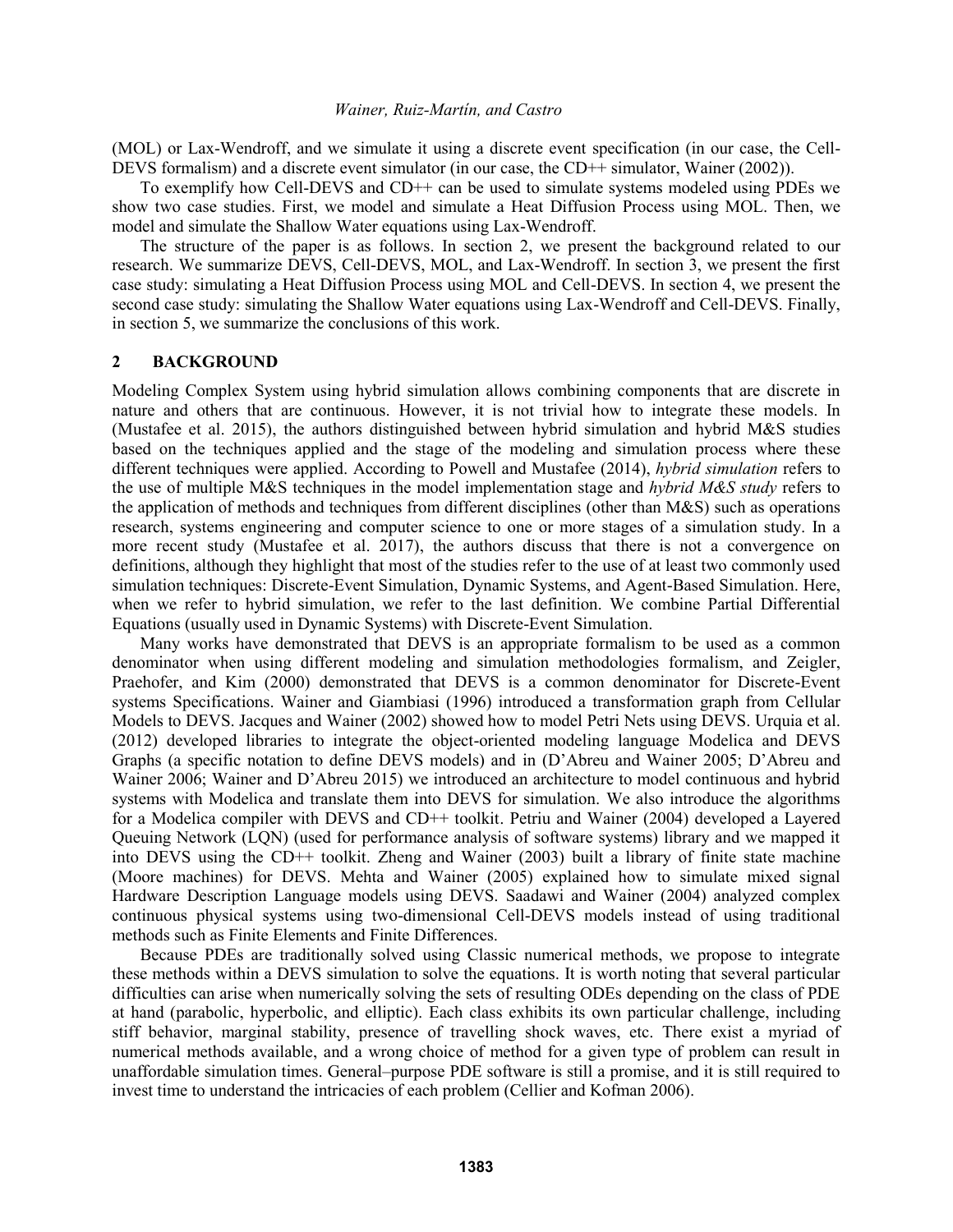Being DEVS a common denominator that allows us to integrate different M&S methodologies, we find it useful to solve PDEs using DEVS. Here, we explain how to solve PDEs using an extension of DEVS (the Cell-DEVS formalism) and two different numerical methods: MOL and Lax-Wendroff.

#### **2.1 DEVS and CELL-DEVS**

The DEVS formalism (Zeigler, Praehofer, and Kim 2000) provides a framework to develop hierarchical models in a modular way, allowing model reuse and thus, reducing development time and testing. A DEVS model is defined as a black box with a state and a duration for that state. When state duration time elapses, an output event is sent, and an internal transition takes place to change the model state. A state can also change when an external event is received. Then, a DEVS model is defined by describing the set of states the model goes through, the internal and external transition functions, the output function and the state duration function. These single models are called atomic. DEVS atomic models can be put together by linking the outputs of a model to inputs of other models to form coupled models.

Atomic models define the behavior of the system. The formal definition of an atomic model is as follows:

$$
AM = \langle X, Y, S, ta, \delta_{ext}, \delta_{int}, \lambda \rangle
$$

X: is the set of input events.

Y: is the set of output events.

S: is the set of sequential states.

ta:  $S \to \mathbb{R}_0^+ \cup \infty$  is the time advance function that determines the time until the next internal transition.

 $\delta_{ext}$ : QxX  $\rightarrow$  S is the external transition function that determines the next state when external events arrive, where  $Q = \{(s, e) | s \in S, 0 \le e \le ta(s)\}\$  and e is the elapsed time since the last state transition.

 $\delta_{\rm int}$ : S  $\rightarrow$  S is the internal transition function that determines the state transition of the model when the time advance is consumed.

 $\lambda: S \to Y \cup \emptyset$  is the output function that determines the output of the model based on its current state.

Coupled models are defined connecting multiple DEVS models (either coupled or atomic) linking the models inputs and outputs. A coupled model is defined as:

$$
CM = \langle X, Y, D, \{M_i\}, \{I_i\}, \{Z_{i,j}\}\
$$
, select  $>$ 

X: Is the set of input events.

Y: Is the set of output events.

D: Is the set of the names of the sub-components

 ${M_i}$ : Is the set of sub-components where  $i \in D$ . Each  $M_i$  is a DEVS model (either atomic or coupled)  $I_i$ : is the set of influences of the model i, for each  $i \in D$ 

 $Z_{i,j}$ : is a function that translates i-to-j output-input, for each  $j \in I_i$ 

Select is a tiebreaker function that decides whether the internal or external function has priority when a conflict exists.

Based on the DEVS formalism, Cell-DEVS defines a cell space as DEVS atomic models. A Cell-DEVS atomic model is defined as follow (Wainer and Giambiasi 2002; Wainer 2009):

Cell\_DEVS AM = < X, Y, I, S, θ, E, delay, d,  $\delta_{ext}$ ,  $\delta_{int}$ , τ, λ, D >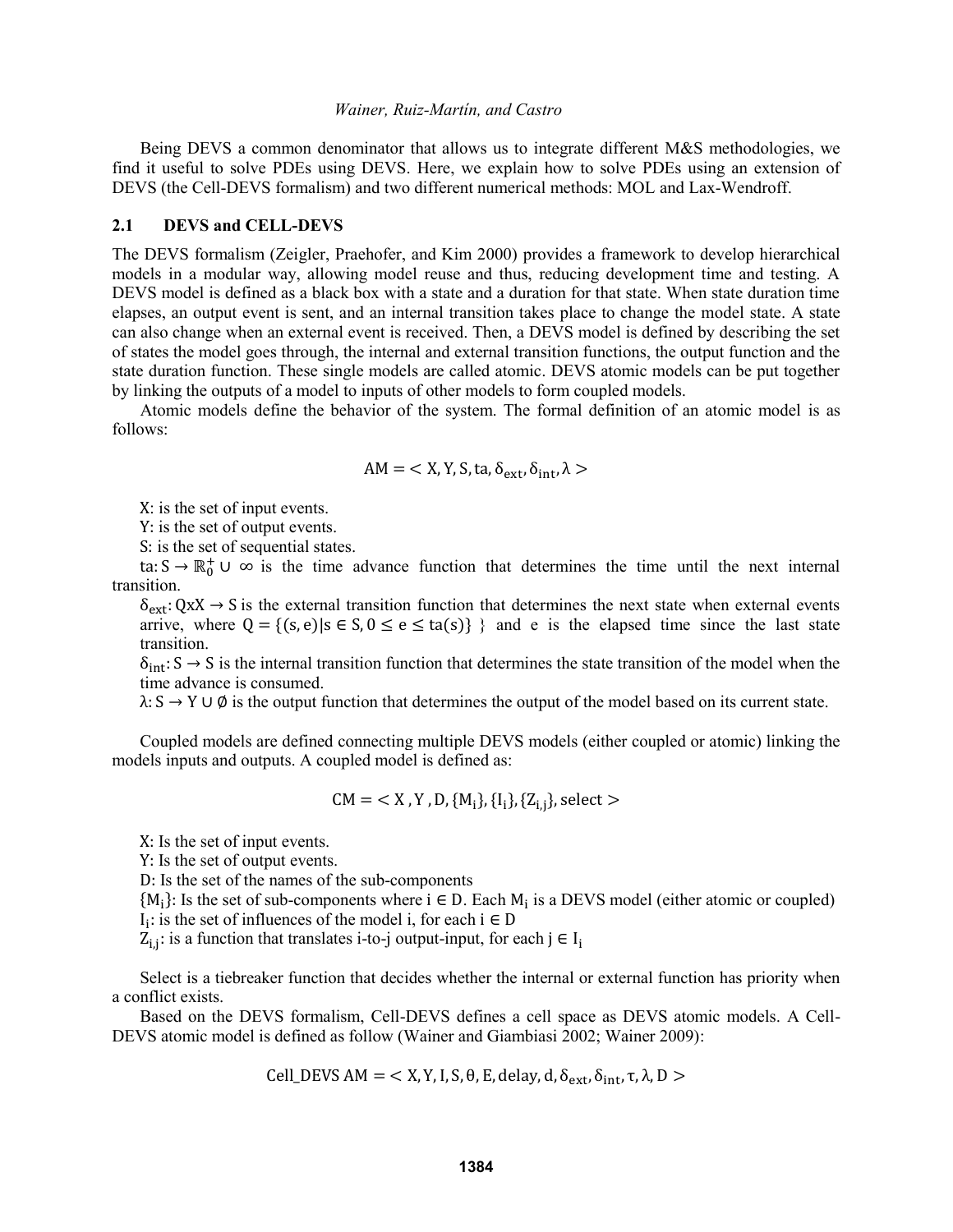X: Is the set of input events.

Y: Is the set of output events.

I: Represents the model's modular interface.

S: Is the set of sequential states for the cell.

θ: Is the set of the cell's state variables.

E: Is the set of states for the input events to compute the future state.

Delay: is the type of delay in the cell to send its value to the neighbors. The delay can be transport or inertial. In transport delays, the future value will be added to a queue sorted by output time. In inertial delays, any previously scheduled output values will be preempted and only the new one will be scheduled.

d: Is the delay for the cell.

 $\delta_{\rm int}$ : Is the internal transition function.

 $\delta_{\text{ext}}$ : Is the external transition function. This function activates the local computation function (τ)

τ: Is the local computation function (i.e. the rules to calculate the next state)

λ: Is the output function.

D: Is the state's duration function.

Once the behavior of each cell is defined, the cell space is built as a Cell-DEVS coupled model:

Cell\_DEVS CM = < Xlist, Ylist, I, X, Y, n,  $\{t_1, ..., t_n\}$ , N, C, B, Z, select >

Xlist: Is the input coupling list.

Ylist: Is the output coupling list.

I: represents the definition of the interface for the modular model.

X: Is the set of external input events.

Y: Is the set of external output events.

n: Is the dimension of the cell space.

 $\{t_1,...,t_n\}$ : Is the number of cells in each of the dimensions.

N: Is the neighborhood set. It defines the connections between cells.

C: Is the cell space. The cell space is finite.

B: Is the set of border cells. The border cells may have a different neighborhood or the space can be "wrapped" (i.e. the cells in one border are connected with the ones in the opposite border)

Z: Is the translation function to define the external and internal coupling of cells.

select: Is the tie-breaking function for simultaneous events.

To simulate Cell-DEVS models, we use the CD++ simulator (Wainer 2002; Wainer 2009). This tool simulates both DEVS and Cell-DEVS models. It is an open-source environment that runs either in standalone (single CPU) or in parallel mode (over a network of machines). In CD++, the local transition function is defined as a set of rules. They are implemented following the CD++ high-level language with the form:

**rule:** {POSTCONDITION} DELAY {PRECONDITION}

This language indicates that when the PRECONDITION is satisfied, the state of the cell will change to the designated POSTCONDITION, whose computed value will be transmitted to other components after consuming the DELAY. If the precondition is false, the next rule in the list is evaluated.

## **2.2 The Method of Lines (MOL) to Solve Partial Differential Equations (PDE)**

The Method of Lines (MOL) is a technique used to transform a partial differential equation (PDE) into an equivalent set of ordinary differential equations (ODEs) (Carver and Hinds 1978; Schiesser 1991).

If we have an unknown function  $u(x(1), \ldots, x(k), t)$ , and a PDE over this function, we can get an approximation of the solution of the equation (for specific range intervals) by applying the MOL method.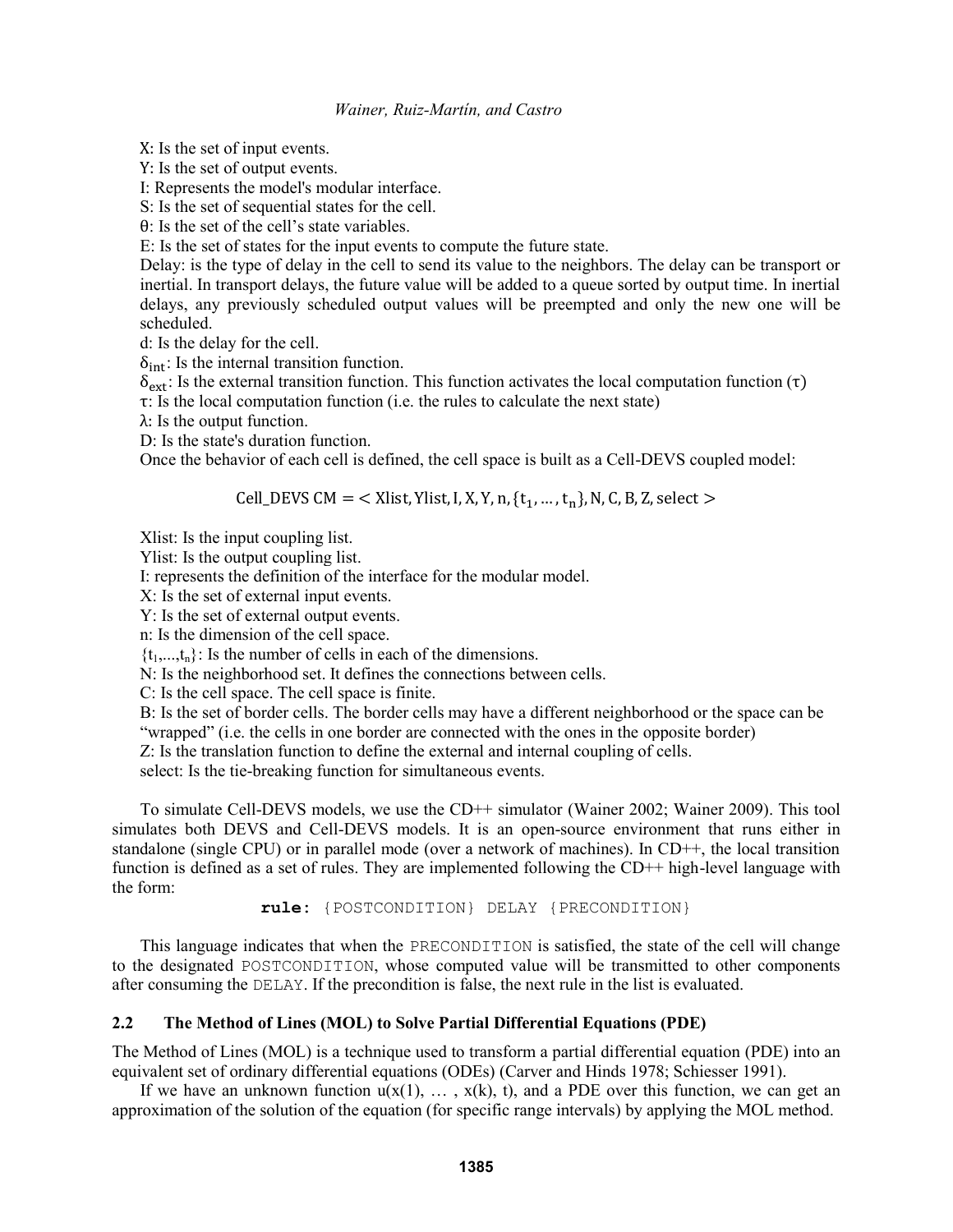The MOL consists of a three-step process: (1) Discretize the variables, (2) Make an approximation of the differential equations and (3) Rewrite the equations.

### **2.2.1 Discretize the Variables**

Considering the ranges where we want a solution for the PDE, the first step is to divide them into regular intervals. For each variable x(i), we define the regular intervals with the objective of transforming the a PDE in a set of ODEs over t.

We divide each range  $\left[x_0^{(i)}, x_f^{(i)}\right]$  into n-1 intervals of size  $\Delta x^{(i)}$ , where:  $\Delta x^{(i)} = \frac{x_f^{(i)} - x_0^{(i)}}{n-1}$  $n-1$ Thus n equidistant points  $\{x_0^{(i)}, ..., x_{n-1}^{(i)}\}$ (i)  $\Delta x^{(i)}$  are obtained, separated by  $\Delta x^{(i)}$  (where  $x_{n-1}^{(i)}$ )  $_{n=1}^{(i)}$  is equal to  $x_f^{(i)}$ ).

Using this step, we discretize each x(i) variable and obtain a regular grid.

In the following steps, we assume that we only have a single x variable (the unidimensional case) to simplify the notation. The process can be generalized to more variables.

### **2.2.2 Make an Approximation of the Differential Equations**

Using the definition of a first-order PDE and a constant small step  $h > 0$  a PDE is equivalent to the *forward difference* that holds when  $h\rightarrow 0$ :

$$
\frac{\delta u}{\delta x}(x,t) \approx \frac{u(x+h,t) - u(x,t)}{h}
$$

Similarly, we can also obtain the *backward difference* and the *central difference* as follows:

$$
\frac{\delta u}{\delta x}(x,t) \approx \frac{u(x,t) - u(x-h,t)}{h}
$$

$$
\frac{\delta u}{\delta x}(x,t) \approx \frac{u(x+h,t) - u(x-h,t)}{2h}
$$

In general, using approximations based on Taylor polynomial series, we can rewrite exactly each of the approximations above. For example, the forward difference can be expresses as:

$$
\frac{\delta u}{\delta x}(x,t) = \frac{u(x+h,t) - u(x,t)}{h} + R_1(x,t)
$$

Because  $R_1(x,t)$  is never calculated, it must be analyzed asymptotically, and is usually represented with the O notation. When  $R_1(x,t)$  is a linear function of h,  $R_1(x,t)$  is represented with O(h) meaning it is a first order approximation method.

The central difference is in fact a second order method, and the approximation error is represented as  $O(h^2)$ . As we have h<1, a second order method dominated by  $h^2$  provides a better approximation than a first order method with error dominated by h. Using the Taylor polynomial approximates of degree n, we can get approximations of higher orders (although it could bring up undesired side effects).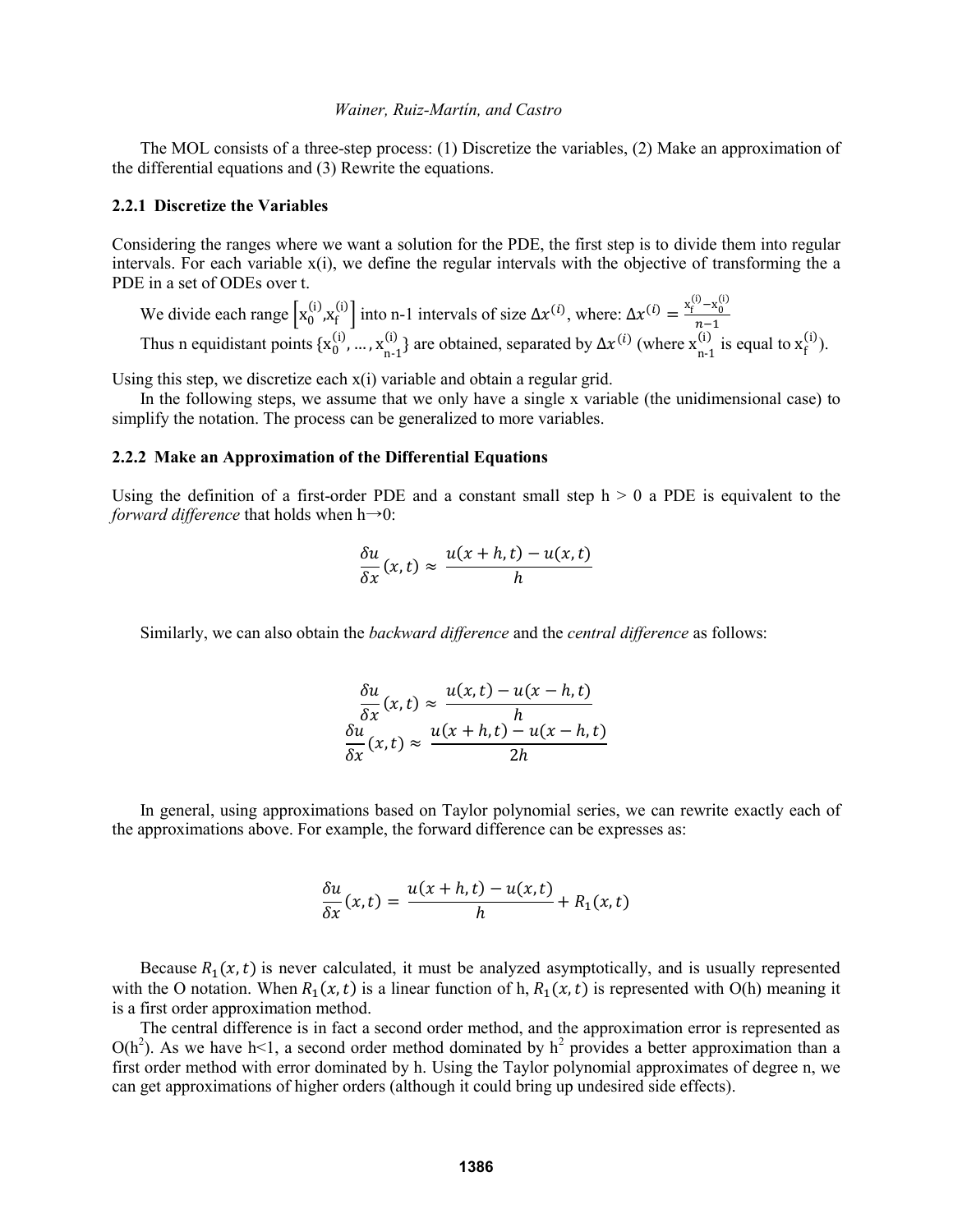### **2.2.3 Rewrite the Equations**

The final step is to replace x by one of the approximations calculated in the previous step to transform the PDE into a set of ODEs. We obtain one equation for each  $x_i$  of an interval.

For example, using the forward difference, we obtain the following ODE for each *i*-th interval:  $u'_{i}(t) = f(t, u_{i}(t), u_{i+1}(t))$ . Because the approximation itself is not a function of t, we can rewrite the equation as follows:  $u'_{i}(t) = f(u_{i}(t), u_{i+1}(t))$ . These equations still require defining border conditions to deal with values at the extremes of the discretization range.

### **2.3 Lax-Wendroff Methods to Solve Partial Differential Equations (PDE)**

Lax-Wendroff (Lax and Wendroff 1960) is a numerical method based on finite differences particularly suited for the solution of hyperbolic PDEs. The method defines a square grid with a vector solution in the middle of each cell as shown in Figure 1.

| ٠      | ۰ | ۰ | ٠ |
|--------|---|---|---|
| ٠<br>, | ٠ | ٠ | ٠ |
|        |   | ۰ |   |
|        |   |   | ٠ |

Figure 1: Solution of the method in the center of each cell.

In the middle of each cell  $(i,j)$  and at the time step n, we have vector  $U^{n}_{i,j}$  with 3 dimensions. Each time step has two phases. In the first phase, we define the values for the midpoints of cells' borders (see Figure 2) at time  $n + 1/2$  using the following equations:

$$
U_{i+1/2,j}^{n+1/2} = \frac{1}{2} \left( U_{i+1,j}^n + U_{i,j}^n \right) - \frac{\Delta t}{2\Delta x} \left( F_{i+1,j}^n - F_{i,j}^n \right)
$$
  

$$
U_{i,j+1/2}^{n+1/2} = \frac{1}{2} \left( U_{i,j+1}^n + U_{i,j}^n \right) - \frac{\Delta t}{2\Delta y} \left( G_{i,j+1}^n - G_{i,j}^n \right)
$$



Figure 2: Values in the middle of each cell border.

In the second phase, we calculate the values for the points in the middle of the cell (see Figure 1) for the next time step as follows:  $U_{i,j}^{n+1} = U_{i,j}^n - \frac{\Delta t}{\Delta x}$  $\frac{\Delta t}{\Delta x} \Big( F_{i+1/2,j}^{n+1/2} - F_{i-1/2,j}^{n+1/2} \Big) - \frac{\Delta t}{\Delta y}$  $\frac{\Delta t}{\Delta y}\Big(G^{n+1/2}_{i,j+1/2}-G^{n+1/2}_{i,j-1/2}\Big)$ 

## **3 MOL WITH CELL-DEVS: APPLICATION TO A HEAT DIFFUSION PROCESS**

To exemplify how to solve a PDE by applying MOL with Cell-DEVS and the CD++ simulator, we will use a case study of a unidimensional heat diffusion process. The results obtained with the model will represent the values of the unknown function  $u(x(1), \ldots, x(k), t)$  over the discretized grid.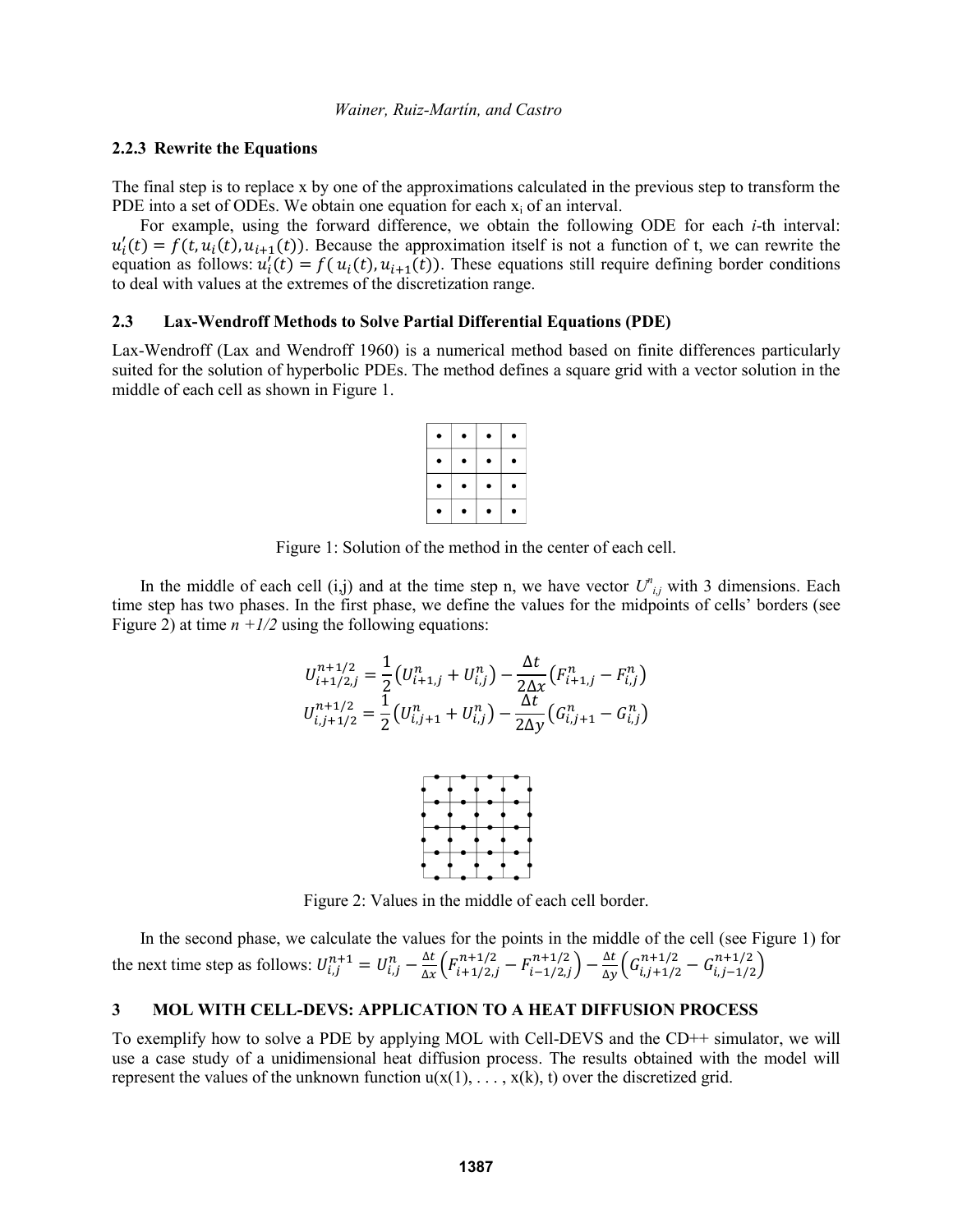For the unknown function  $u(x(1), \ldots, x(k), t)$ , we will define an n-dimensional Cell-DEVS model. The number of cells in each dimension i will be the number of discrete values for the variable x(i) once the MOL has been applied. We define the rules that govern the Cell-DEVS models in a way that the values on the Cell-DEVS grid are the solutions for the equation in the points defined using the MOL. For example, for the function  $u(x,t)$ , the cell space will be bi-dimensional as shown in Figure 3. Note that even when the original problem has only one dimension (along the x-axis), we designed a twodimensional grid for convenience in order to explicitly visualize the time evolution of the system along the second time axis. Yet, the physical system modeled exists only along the x-axis (e.g. heat diffusing along a metal rod).



Figure 3: Cell-DEVS grid for the unknown function  $u(x,t)$ .

To solve the set of ODEs, a  $4<sup>th</sup>$  order Runge-Kutta method (RK4) is used as the integration method.

### **3.1 Model Definition**

A heat diffusion process can be defined by the equation  $\frac{\delta u}{\delta x}(x, t) = \sigma \frac{\delta^2 u}{\delta t^2}$  $\frac{\partial u}{\partial t^2}(x,t)$  and the border conditions  $u(x, 0) = 100 \sin(\frac{\pi x}{2})$  $\frac{dx}{c}$ ),  $u(0,t) = 0$ ,  $u(c,t) = 0$ .

To study the heat diffusion process on a bar of length 1, we apply heat in the middle, which is expected to diffuse to the borders where the temperature is maintained at 0 degrees. We fix  $c=1$  and  $\sigma = 1$ . The dynamics of this system represents the heat dissipation over time.

This problem can be studied in the interval ranges:  $x \in [0,1]$ ,  $t \in [0,1]$ 

We then apply the MOL approach, using the Taylor polynomial approximation of order 2, to transform the PDE into a set or ODEs following the steps described in section 2.2. If we set the border conditions, we obtain the following set of ODEs:

$$
\frac{\partial u}{\partial t}(x_i, t) \cong \frac{u(x_{i+1}, t) - 2u(x_i, t) + u(x_{i-1}, t)}{\Delta x^2}, 0 < i < n-1
$$
  
 
$$
u(x_0, t) = 0, u(x_{n-1}, t) = 0
$$

With this approximation, the only variable remaining unknown is t. In this specific case, the cell space is bi-dimensional as shown in Figure 3. The size of the cell space is n x m, being n the number of discrete values for x and m the number of discrete values for t. For readability purposes, we rewrite the ODEs using the following notation:  $u(x_i, t) \triangleq u_i(t)$  and  $\Delta x \triangleq h$ .

$$
u'_{i}(t) = \frac{u_{i+1}(t) - 2u_{i}(t) + u_{i-1}(t)}{h^{2}}, 0 < i < n - 1
$$
  

$$
u_{0}(t) = 0, u_{n-1}(t) = 0
$$

Taking into account that  $\forall i \in (0, n - 1)$  the following holds:  $u'_i(t) = g(t, u_{i-1}(t), u_i(t), u_{i+1}(t))$ . After algebraic manipulations the Runge-Kutta factors turn out to become all equal: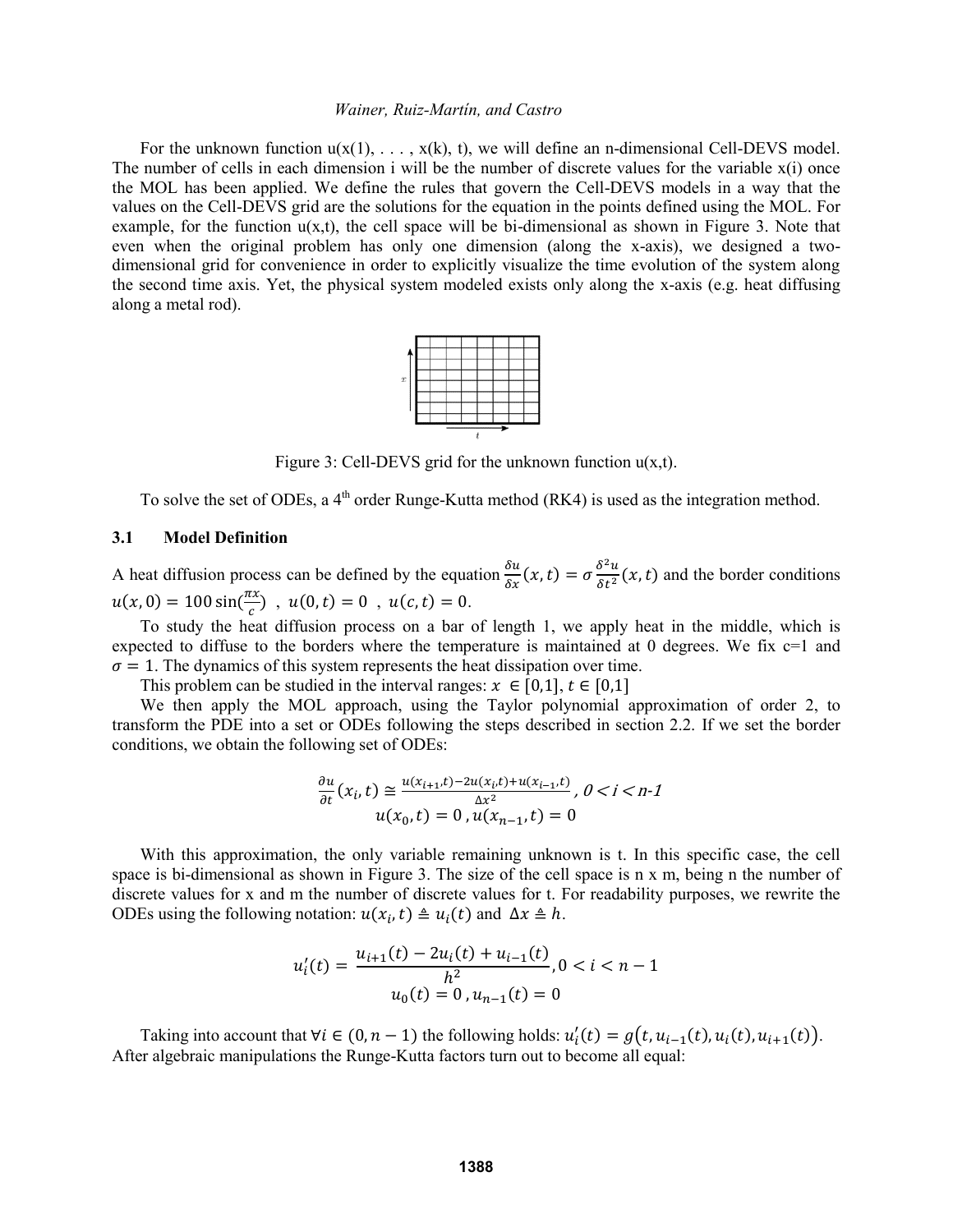$$
k_{1,i} = k_{2,i} = k_{3,i} = k_{4,i} = \frac{u_{i+1}(t) - 2u_i(t) + u_{i-1}(t)}{h^2}
$$

and the equation  $u_i(t_{j+1}) = u_i(t_j) + \frac{1}{6}$  $\frac{1}{6}\Delta t(k_{1,i} + 2k_{2,i} + 2k_{3,i} + k_{4,i})$  is simplified to  $u_i(t_{j+1}) =$  $u_i(t_j) + \Delta t \; k_{1,i}$ .

Finally, the cells in the Cell-DEVS model are defined as:  $c(i, j) = u_i(t_i)$ 

In this very particular case study, the MOL combined with RK4 assumes the form of a first order Euler Method. Now, using CD++ notation, the rules for the Cell-DEVS model can be defined as in Figure 4. Note that Macro(N), Macro(M), Macro(DX) and Macro(DT) represent calculations for n, m, ∆x and ∆t respectively. The first two rules in Figure 4 represent the border conditions of the system. The third rule implements the MOL method to solve the heat equation.

```
...
rule: \{0\} 1 \{cellpos(0) = (\#Macro(N)-1) and cellpos(1)=0\}rule: {100*sin(PI*cellpos(0)*#Macro(DX))} 1 {cellpos(1)=0}
rule: \{(0,-1)+(#Macro(DT)/(#Macro(DX)*#Macro(DX)))*((-1,1)-2*(0,-1)+(1,-1))} 1 {t}
...
```
Figure 4: Cell-DEVS rules to solve heat equation: MOL combined with fourth order Runge-Kutta.

The neighborhood cells will depend on the type of finite difference used to make the approximation. In this example, we used the second-order central difference. It uses the values  $u_{i-1}(t_{j-1}), u_i(t_{j-1}), u_{i+1}(t_{j-1})$ . Therefore, considering the cell space defined in Figure 3, the required neighborhood is  $N=\{(-1,-1),(0,-1),(1,-1),(0,0)\}$ . It is graphically represented in Figure 5.



Figure 5: Neighborhood definition for Heat equation using MOL with the central difference.

As of the numerical stability of the method, and for the resulting Euler method, the solution will be stable only if the following inequality holds  $r = \frac{\Delta t}{\Delta t}$  $\frac{\Delta t}{\Delta x^2} < 0.5.$ 

Thus, the cell space size (n and m dimensions) must satisfy this condition.

#### **3.2 Simulation Results**

We have simulated the model using the following parameters to solve the Heat equation in the whole bar and to satisfy the stability condition:  $(n, m) = (20, 200)$ ;  $(t_0, t_f) = (0, 0.3)$ ;  $(x_0, x_f) = (0, 1)$ 

Therefore, the parameters are  $\Delta t \approx 0.00125$ ;  $\Delta x \approx 0.0526$ , yielding  $r \approx 0.4535 < 0.5$ . To verify the results obtained with Cell-DEVS and the CD++ toolkit, we provide a comparison against an implementation of the same system in the MATLAB toolkit. In Figure 6, we show results obtained with both tools. Figure 7 shows the error and the quadratic error between CD++ and MATLAB results.

With this first case study we have exemplified how Cell-DEVS and CD++ can be used to model and simulate a distributed continuous system formulated using partial differential equations, obtaining solutions comparable to traditional toolkits.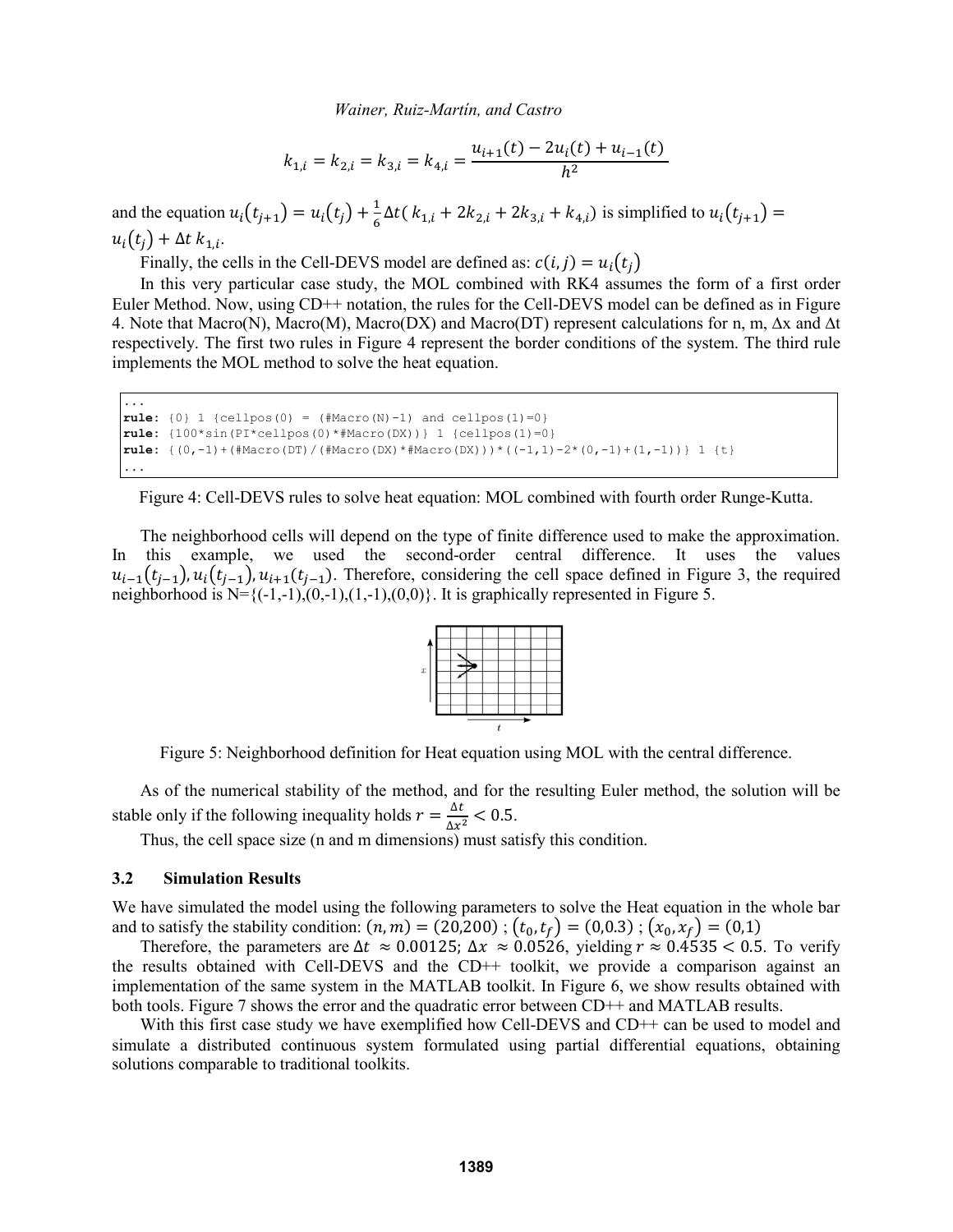

Figure 6: (a) Results obtained using MATLAB (b) Results obtained using Cell-DEVS and CD++.



Figure 7: (a) Error and (b) Quadratic error of the results obtained using Cell-DEVS and CD++ compared to the solution provided by MATLAB.

### **4 LAX-WENDROFF WITH CELL-DEVS: THE SHALLOW WATER EQUATIONS**

To exemplify how to solve a PDE applying Lax-Wendroff using Cell-DEVS and CD++ simulator, we will use as a case study the shallow water equations.

Shallow water models are based on the equations of conservation of mass and conservation of linear momentum. The independent variables are the time (t) and the space (x,y). The dependent variables are the height or depth of the fluid (h) and the fluid velocity in the space  $(u, v)$ . Considering that the force affecting the fluid is the gravity results in the following system of PDEs:

$$
\frac{\partial h}{\partial t} + \frac{\partial (uh)}{\partial x} + \frac{\partial (vh)}{\partial y} = 0
$$

$$
\frac{\partial (uh)}{\partial t} + \frac{\partial (u^2h + \frac{1}{2}gh^2)}{\partial x} + \frac{\partial (uvh)}{\partial y} = 0
$$

$$
\frac{\partial (vh)}{\partial t} + \frac{\partial (uvh)}{\partial x} + \frac{\partial (v^2h + \frac{1}{2}gh^2)}{\partial y} = 0
$$

We can rewrite the equation compactly introducing the following vectors:

$$
U = \begin{pmatrix} h \\ uh \\ vh \end{pmatrix}
$$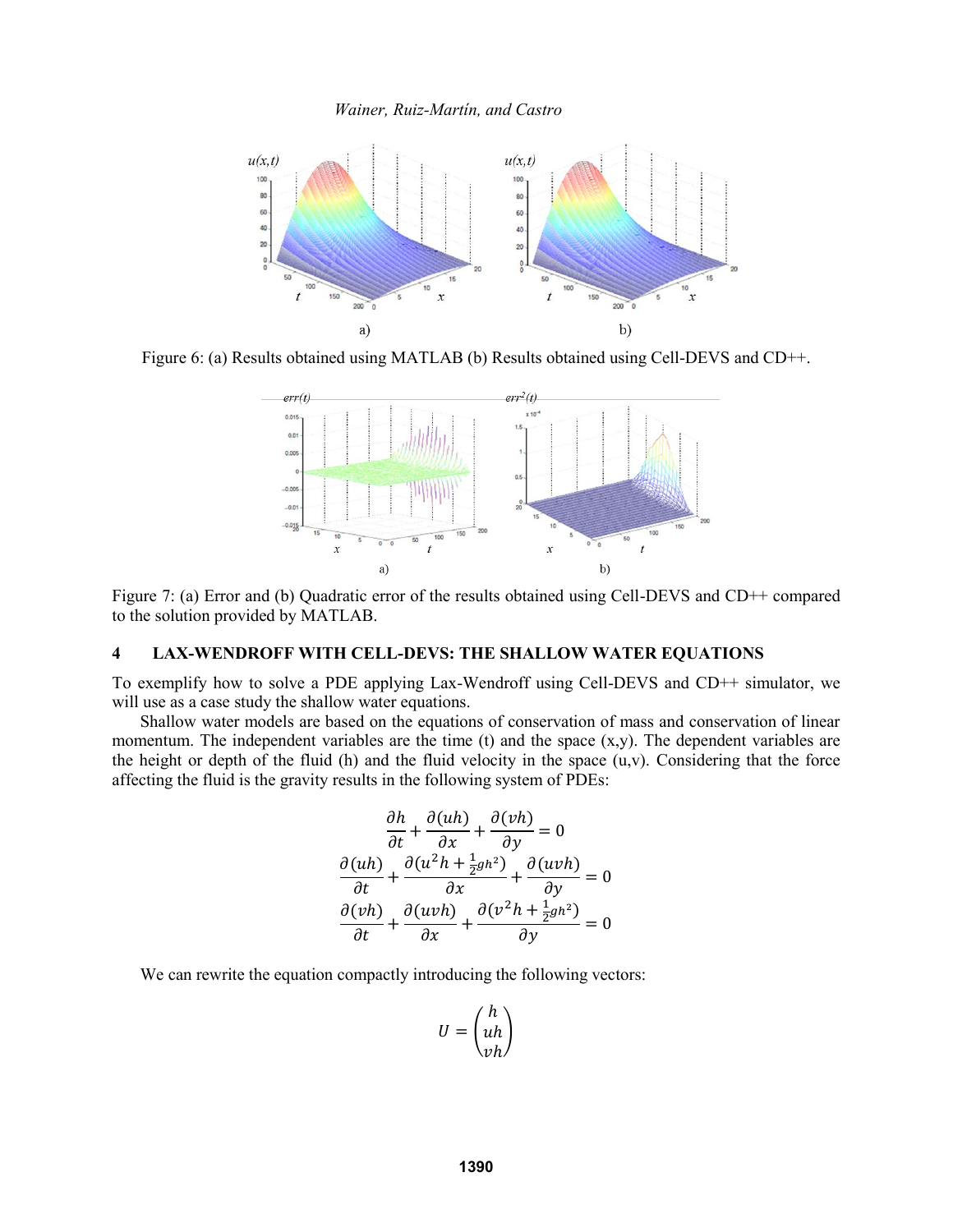$$
F(U) = \begin{pmatrix} uh \\ u^2h + \frac{1}{2}gh^2 \\ uvh \\ uvh \end{pmatrix}
$$

$$
G(U) = \begin{pmatrix} vh \\ wh \\ v^2h + \frac{1}{2}gh^2 \end{pmatrix}
$$

The compact PDE for shallow water results in  $\frac{\partial U}{\partial t} + \frac{\partial F(U)}{\partial x} + \frac{\partial G(U)}{\partial y} = 0$ 

The Lax-Wendroff method can be used to solve this PDE. We set the border conditions as h=1 and u=v=0. In order to simulate a disturbance we add a bidimensional perturbation with the shape of a Gauss bell. Using CD<sup>++</sup>, we define the rules that implement the Lax-Wendroff method to calculate the dependent variables: h, v and u. A sketch of these rules is presented in Figure 8.

```
...
[zone_H] % H=0 Ux=5 Vy=1 HalfStep=7
rule: \{ (0,0,0) - (\text{fmacro}(dt)) / \text{fmacro}(dx) \} * ((0,-1,5) - (-1,-1,5)) - (\text{fmacro}(dt)) / \}#macro(dy)) * ((-1,0,1) - (-1,-1,1)) } #macro(delay) { (0,0,7) = 1 }
rule: \{ (0, 0, 0) \} #macro(delay) \{ t \}[zone_U] % U=0 Hx=7 Ux=6 Hy=4 Uy=3 Vy=2 HalfStep=8
rule: \begin{bmatrix} {\color{magenta} (0,0,0) - (}\frac{\text{Im}{\color{magenta} (0,0)}}{\text{Im}{\color{magenta} (0,0)}} & {\color{magenta} (}\frac{\text{Im}{\color{magenta} (0,0)}}{\text{Im}{\color{magenta} (0,0)}} & {\color{magenta} (}\frac{\text{Im}{\color{magenta} (0,0)}}{\text{Im}{\color{magenta} (0,0)}} & {\color{magenta} (0,-1,6)}} & {\color{magenta} (0,-1,6)} & {\color{magenta} (0,-1,7)} & + \frac{\text{Im}{\color{magenta} (0,0)}}{\text{Im}{\color{magenta}#macro(gravity) / 2 * ((0,-1,7) * (0,-1,7))) - (((-1,-1,6) * (-1,-1,6)) / (-1,-1,7) +
#macro(gravity) / 2 * ((-1, -1, 7) * (-1, -1, 7)))) - (#macro(dt) / #macro(dy)) * (((-1, 0, 2) *
(-1,0,3) / (-1,0,4) - ((-1,-1,2) * (-1,-1,3) / (-1,-1,4))) } #macro(delay) { (0,0,8) = 1 }
rule: { (0,0,0) } #macro(delay) { t }
[zone_V] % V=0 Hx=8 Ux=7 Vx=6 Hy=5 Vy=3 HalfStep=9
rule: { (0,0,0) - (#macro(dt) / #macro(dx)) * (((0,-1,7) * (0,-1,6) / (0,-1,8)) - ((-1,-
1,7) * (-1,-1,6) / (-1,-1,8))) - (#macro(dt) / #macro(dy)) * ((((-1,0,3) * (-1,0,3)) / (-
1,0,5) + #macro(gravity) / 2 * ((-1,0,5) * (-1,0,5))) - (((-1,-1,3) * (-1,-1,3)) / (-1,-
1,5) + #macro(gravity) / 2 * ((-1,-1,5) * (-1,-1,5)))) } #macro(delay) { (0,0,9) = 1 }
rule: { (0, 0, 0) } |   #macro(delay) | t...
```
Figure 8: Sketch of rules for the Cell-DEVS model to solve shallow water equations.

In Figure 9, we present the simulation results at three consecutive time steps. We compare the results obtained using the CD++ simulator against results obtained with MATLAB. In the figure, we can appreciate a qualitative correspondence between the experiments. This shows the feasibility of using CD++ to solve this class of PDEs.

#### **5 CONCLUSIONS**

We have proposed Cell-DEVS as an alternative to solve PDEs using classic numerical methods. The aim is being able to combine continuous models with discrete models. We have exemplified how to use Cell-DEVS and the CD++ simulator using two continuous systems and two different numerical methods as an example. We first studied a heat diffusion process modeled with PDEs. To solve this system, we applied the MOL. The second example was a model of the behavior of water surface after the shallow water equations solved using Lax-Wendroff.

Solving PDEs with a discrete M&S formalism, particularly with DEVS, has the advantage that it can be easily integrated with other models developed using different techniques such as Petri Nets, Cellular automata, etc. As mentioned in the background section, DEVS has been proved as a common denominator for different M&S approaches.

Solving PDEs with DEVS is particularly useful when studying complex systems. Complex systems usually require hybrid modeling and simulation, understood as a combination of different techniques to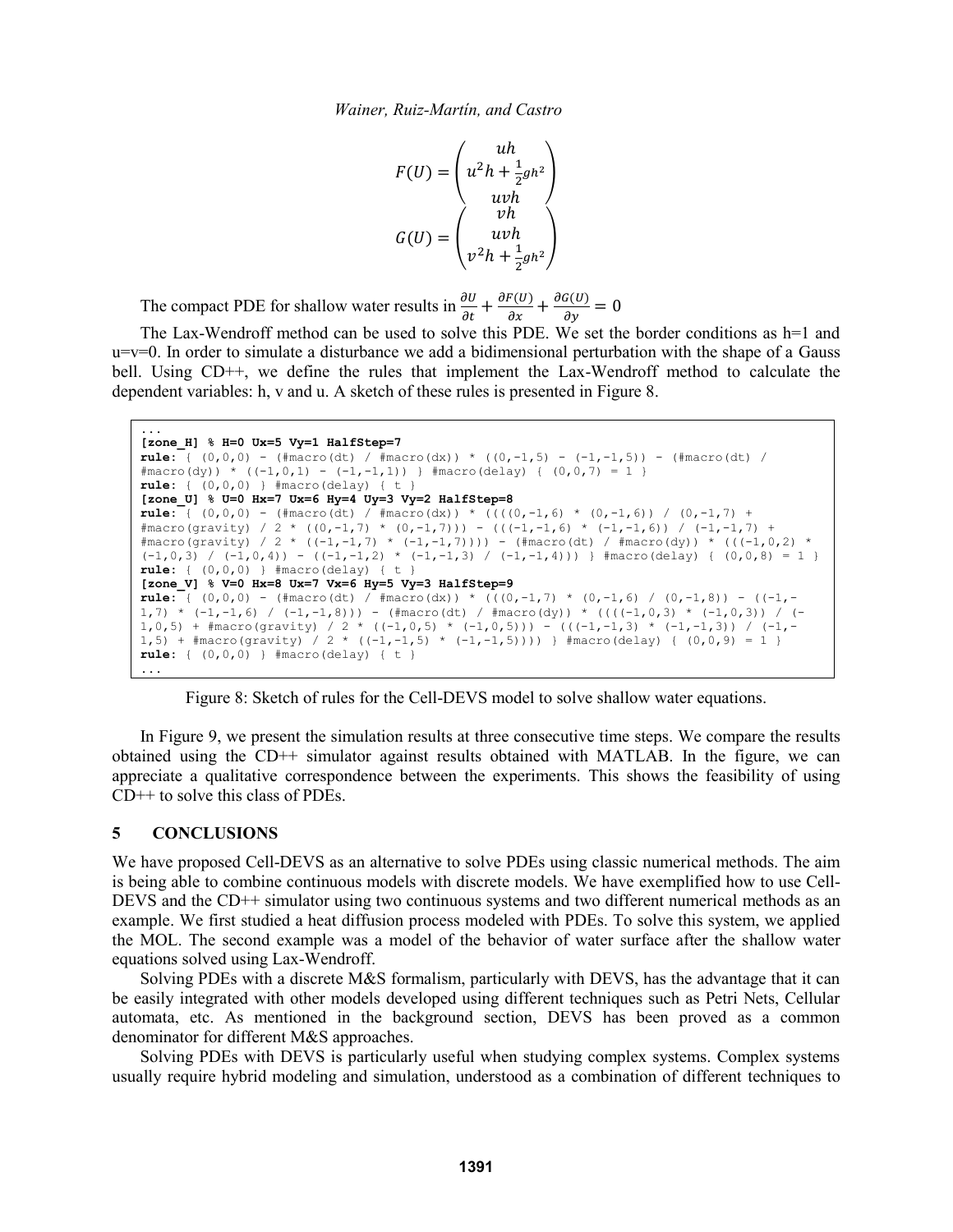study the problems at hand. In these cases, it is important to resort to formalisms (such as DEVS) that allow integrating hybrid components of the model and simulate them together.

Future research along these lines include a detailed performance comparison of CD++ simulations for PDEs against well-established simulation toolkits in the domain.



Figure 9: Qualitative comparison between CD++ (Left) and MATLAB (Right).

# **ACKNOWLEDGMENTS**

This work has been developed by numerous authors, in particular Matías Nitsche and Ignacio Vivona (at the Computer Science Department, FCEyN, UBA) developed many of the models introduced.

## **REFERENCES**

- Carver, M B., and H.W. Hinds. 1978. "The Method of Lines and the Advective Equation." *SIMULATION* 31 (2). Sage PublicationsSage CA: Thousand Oaks, CA: 59–69. doi:10.1177/003754977803100205.
- Cellier, F E., and E Kofman. 2006. *Continuous System Simulation*. Boston: Springer Science & Business Media. doi:10.1007/0-387-30260-3.
- D'Abreu, M C., and G Wainer. 2005. "Experimental Results on the Implementation of Modelica Using DEVS Modeling and Simulation." In *Procedings of IEEE/ACM MASCOTS*. Atlanta, GA.
- D'Abreu, M C., and G Wainer. 2006. "A Bond-Graph Mapping Mechanism for M/CD++." In *Proceedings of the SCS Summer Computer Simulation Conference*. Calgary, AB, Canada.
- Jacques, C, and G A Wainer. 2002. "Using the Cd++ DEVS Toolkit to Develop Petri Nets." In *Proceedings of the SCS Conference*. San Diego, California.